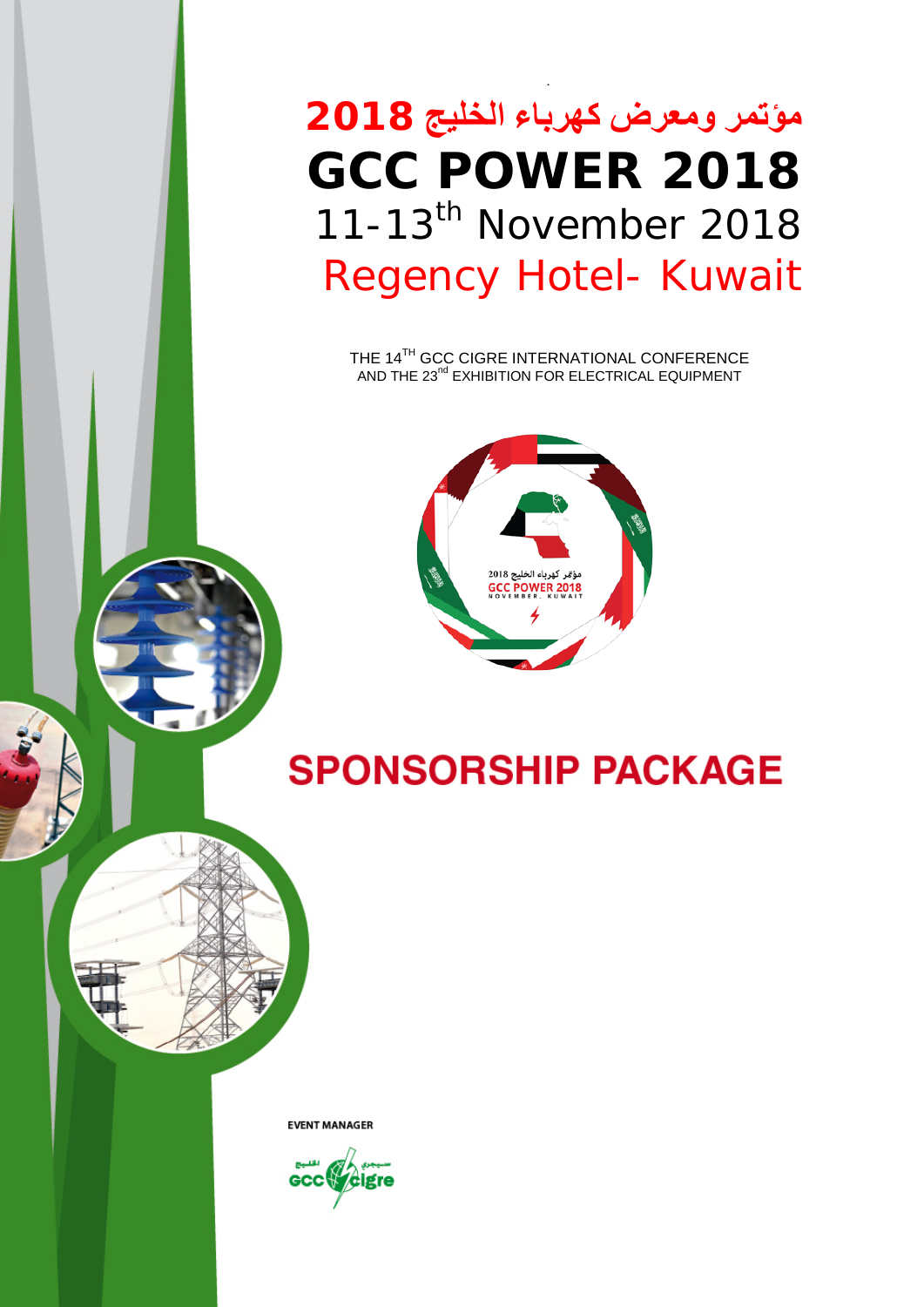

## **EXCLUSIVE - Power Sponsorship - \$ 175,000**

#### **Exclusive Benefits**

- The MAIN Sponsorship will be given exclusively to one company.
- 48 sqm of fitted space at an exclusive location at the exhibition.

#### **Website Offering**

- MAIN Sponsor's logo to be placed on the GCC POWER 2018 website.
- Links to MAIN sponsor's website from the GCC POWER 2018 website.

#### **On-Site Branding Benefits**

- Logo of MAIN sponsor on main panel board at the exhibition entrance.
- Placement of 5 MAIN sponsor roll-ups at the entrances (exhibition, conference, VIP room…).
- MAIN sponsor's logo to be placed on the visitor, delegate, and press badges.
- MAIN sponsor's brochure to be included in the delegate's kit.
- MAIN sponsor's brochure to be included in the exhibitor's kit.
- MAIN sponsor's logo on the visitor's bags.

#### **Press Benefits**

- MAIN sponsor's representative to speak at the GCC POWER 2018 sponsor's press conference.
- MAIN sponsor's logo at the press conference panel and backdrop.
- MAIN sponsor's press releases will be included in the GCC POWER 2018 press kit.
- MAIN sponsor to be mentioned in all press releases and at all press conferences.

#### **Show Catalog Benefits**

- Back cover advertising of the show catalogue.
- Mark of the show catalogue will bear the name & logo of the MAIN sponsorship on one side.
- 6 full-color double-page spread advertisement.
- 1 full-page company profile.

*Please note: 1,000 copies of the show catalog will be distributed free to visitors and delegates. All contents are to be provided by the sponsor at least 8 weeks before the event.*

#### **Visitor Promotion and Advertising Campaign Benefits**

- MAIN sponsor's logo will be included in all print and online advertisements
- MAIN sponsor's logo to be included on all visitor promotion campaigns.
- MAIN sponsor's flyer (18g max) will be inserted in the local direct mail visitor invitation campaign.

*Please note: All contents are to be provided by the sponsor at least 8 weeks before the event.*

- 50 complimentary invitations for the exhibition opening ceremony.
- 10 free passes to attend the conference for the full three days.
- 10 invitations for sponsor's VIPs at the GCC POWER 2018 gala dinner.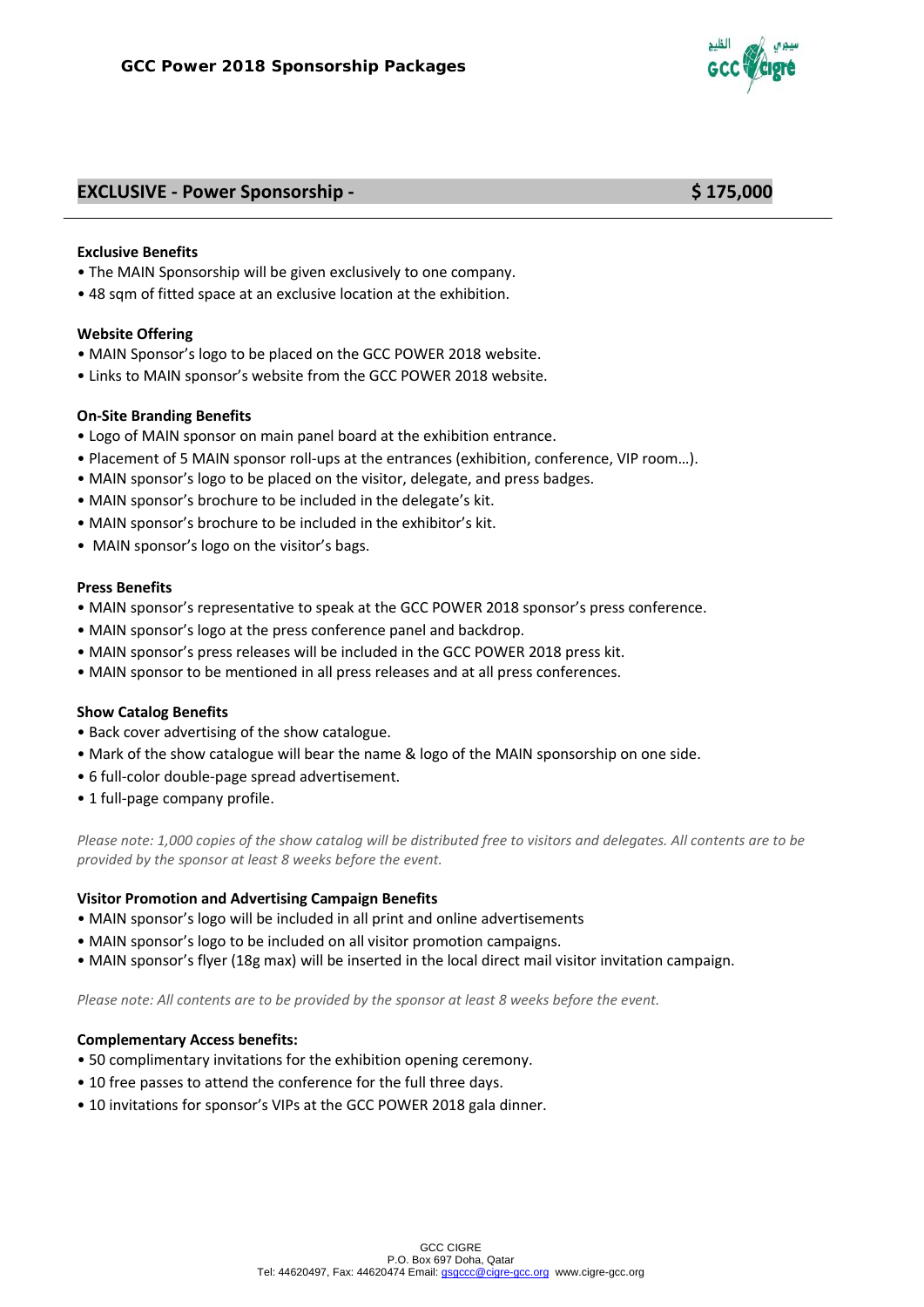

# **PLATINUM Sponsorship - \$ 115,000**

#### **Exclusive Benefits**

• 42 sqm of fitted space at an exclusive location at the exhibition.

## **Website Offering**

- PLATINUM Sponsor's logo to be placed on the GCC POWER 2018 website.
- Links to PLATINUM sponsor's website from the GCC POWER 2018 website.

## **On-Site Branding Benefits**

- Logo of PLATINUM sponsor on main panel board at the exhibition entrance.
- Placement of 2 PLATINUM sponsor roll-ups at the entrances (exhibition, conference).
- PLATINUM sponsor's logo to be placed on the visitor, delegate, and press badges.
- PLATINUM sponsor's brochure to be included in the exhibitor's kit.

## **Press Benefits**

- PLATINUM sponsor's representative to speak at the GCC POWER 2018 sponsor's press conference.
- PLATINUM sponsor's logo at the press conference panel and backdrop.
- PLATINUM sponsor's press releases will be included in the GCC POWER 2018 press kit.
- PLATINUM sponsor to be mentioned in all press releases and at all press conferences.

## **Show Catalog Benefits**

- 3 full-color double-page spread advertisement.
- 1 full-page company profile.

*Please note: 1,000 copies of the show catalog will be distributed free to visitors and delegates. All contents are to be provided by the sponsor at least 8 weeks before the event.*

## **Visitor Promotion and Advertising Campaign Benefits**

- PLATINUM sponsor's logo will be included in all print and online advertisements
- PLATINUM sponsor's logo to be included on all visitor promotion campaigns.
- PLATINUM sponsor's flyer (18g max) will be inserted in the local direct mail visitor invitation campaign.

*Please note: All contents are to be provided by the sponsor at least 8 weeks before the event.*

- 40 complimentary invitations for the exhibition opening ceremony.
- 8 free passes to attend the conference for the full three days.
- 8 invitations for sponsor's VIPs at the GCC POWER 2018 gala dinner.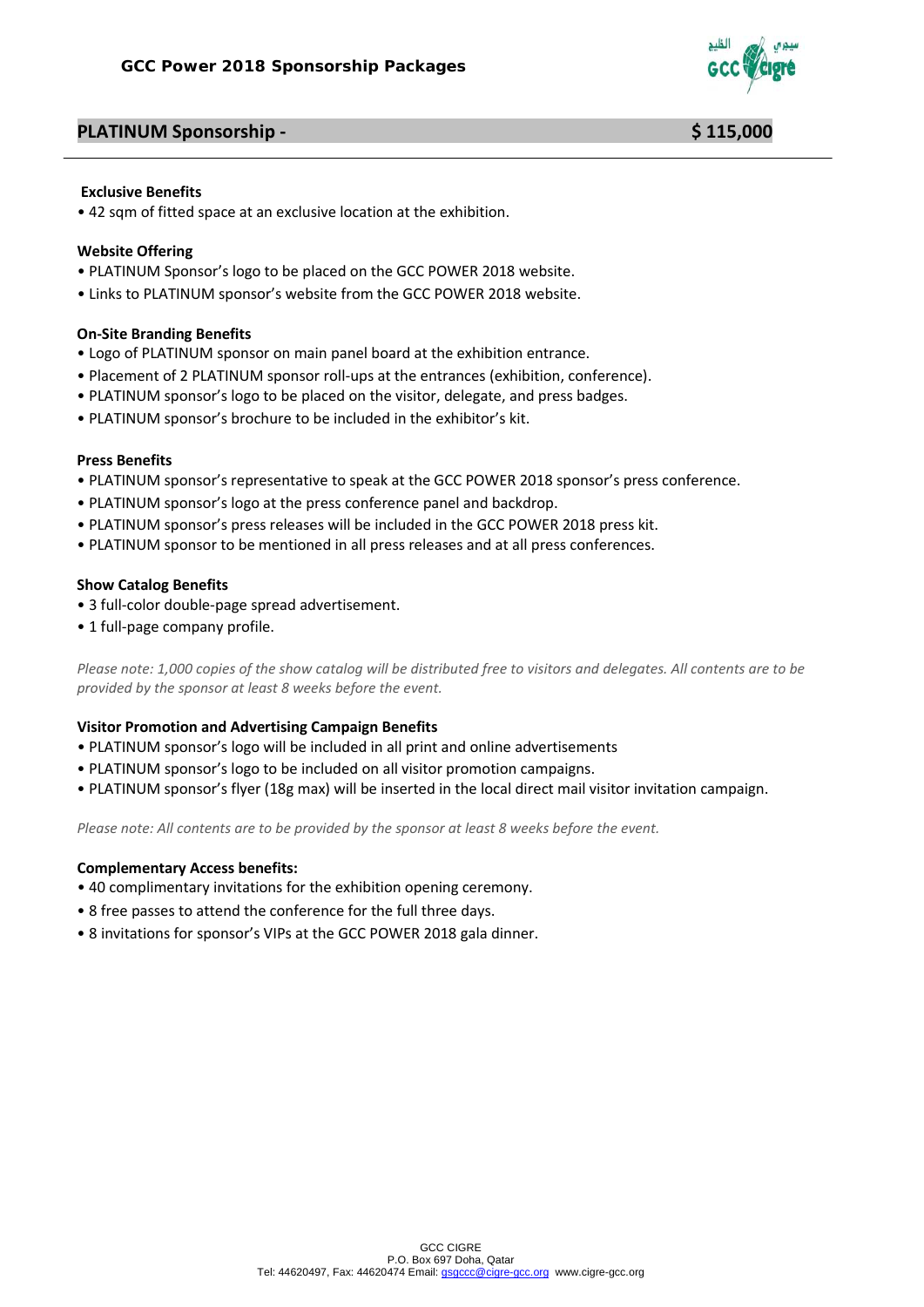# **EXCLUSIVE - DIAMOND Sponsorship - \$ 75,000**



# **Exclusive Benefits**

• 36 sqm of fitted space at an exclusive location at the exhibition.

#### **Website Offering**

- DIAMOND Sponsor's logo to be placed on the GCC POWER 2018 website.
- Links to DIAMOND sponsor's website from the GCC POWER 2018 website.

## **On-Site Branding Benefits**

- Logo of DIAMOND sponsor on main panel board at the exhibition entrance.
- Placement of 1 DIAMOND sponsor roll-ups at the entrances (exhibition or conference).
- DIAMOND sponsor's logo to be placed on the visitor, delegate, and press badges.
- DIAMOND sponsor's brochure to be included in the exhibitor's kit.

#### **Press Benefits**

- DIAMOND sponsor's representative to speak at the GCC POWER 2018 sponsor's press conference.
- DIAMOND sponsor's logo at the press conference panel and backdrop.
- DIAMOND sponsor's press releases will be included in the GCC POWER 2018 press kit.
- DIAMOND sponsor to be mentioned in all press releases and at all press conferences.

## **Show Catalog Benefits**

- 2 full-color double-page spread advertisement.
- 1 full-page company profile.

*Please note: 1,000 copies of the show catalog will be distributed free to visitors and delegates. All contents are to be provided by the sponsor at least 8 weeks before the event.*

#### **Visitor Promotion and Advertising Campaign Benefits**

- DIAMOND sponsor's logo will be included in all print and online advertisements
- DIAMOND sponsor's logo to be included on all visitor promotion campaigns.
- DIAMOND sponsor's flyer (18g max) will be inserted in the local direct mail visitor invitation campaign.

*Please note: All contents are to be provided by the sponsor at least 8 weeks before the event.*

- 30 complimentary invitations for the exhibition opening ceremony.
- 6 free passes to attend the conference for the full three days.
- 6 invitations for sponsor's VIPs at the GCC POWER 2018 gala dinner.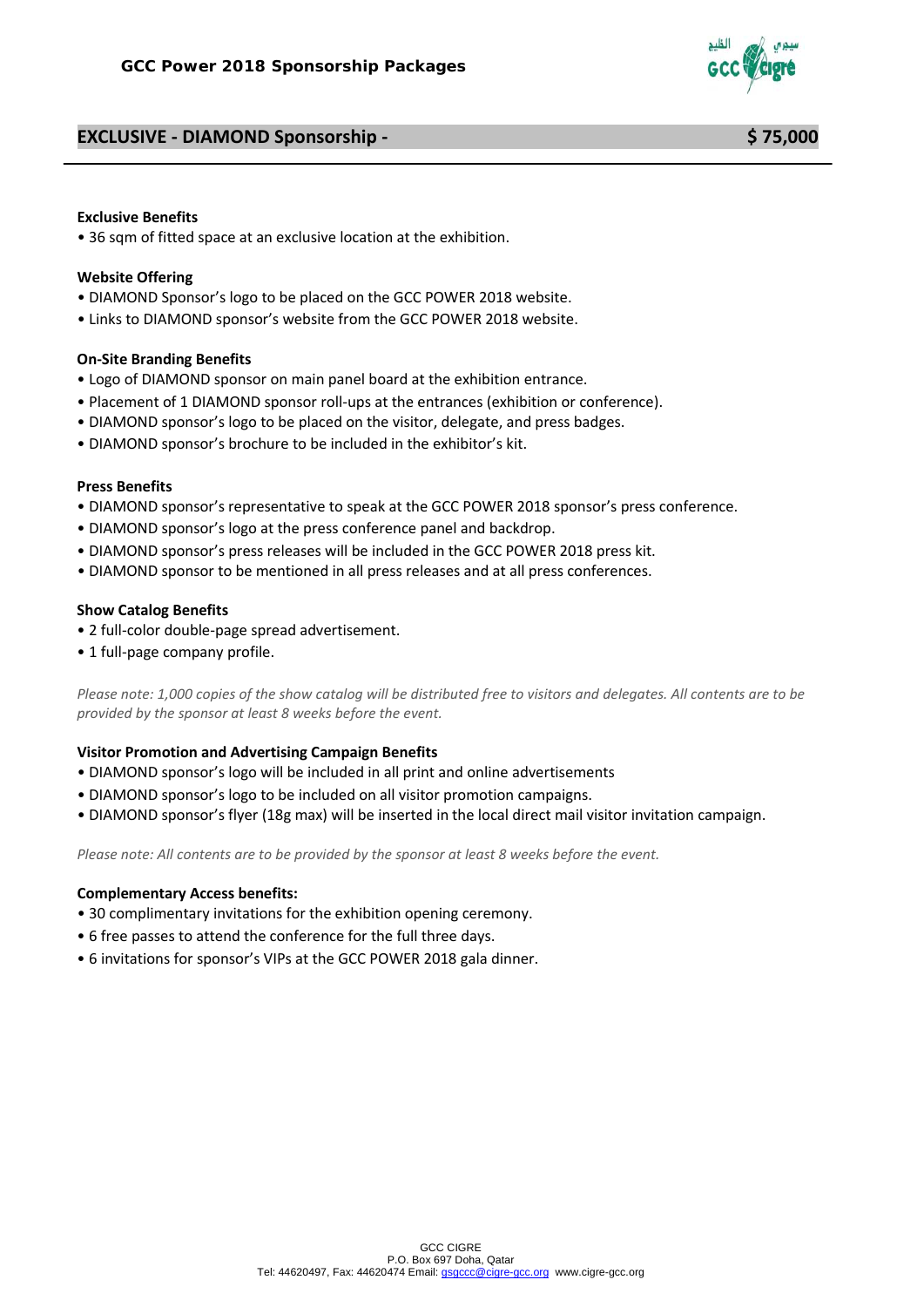

# **GOLD Sponsorship - \$ 55,000**

# **Exclusive Benefits**

• 30 sqm of fitted space at an exclusive location at the exhibition.

#### **Website Offering**

- GOLD Sponsor's logo to be placed on the GCC POWER 2018 website.
- Links to GOLD sponsor's website from the GCC POWER 2018 website.

## **On-Site Branding Benefits**

- Logo of GOLD sponsor on main panel board at the exhibition entrance.
- GOLD sponsor's logo to be placed on the visitor, delegate, and press badges.
- GOLD sponsor's brochure to be included in the exhibitor's kit.

#### **Press Benefits**

- GOLD sponsor's representative to speak at the GCC POWER 2018 sponsor's press conference.
- GOLD sponsor's logo at the press conference panel and backdrop.
- GOLD sponsor's press releases will be included in the GCC POWER 2018 press kit.
- GOLD sponsor to be mentioned in all press releases and at all press conferences.

#### **Show Catalog Benefits**

- 1 full-color double-page spread advertisement.
- 1 full-page company profile.

*Please note: 1,000 copies of the show catalog will be distributed free to visitors and delegates. All contents are to be provided by the sponsor at least 8 weeks before the event.*

#### **Visitor Promotion and Advertising Campaign Benefits**

- GOLD sponsor's logo will be included in all print and online advertisements
- GOLD sponsor's logo to be included on all visitor promotion campaigns.
- GOLD sponsor's flyer (18g max) will be inserted in the local direct mail visitor invitation campaign.

*Please note: All contents are to be provided by the sponsor at least 8 weeks before the event.*

- 20 complimentary invitations for the exhibition opening ceremony.
- 4 free passes to attend the conference for the full three days.
- 4 invitations for sponsor's VIPs at the GCC POWER 2018 gala dinner.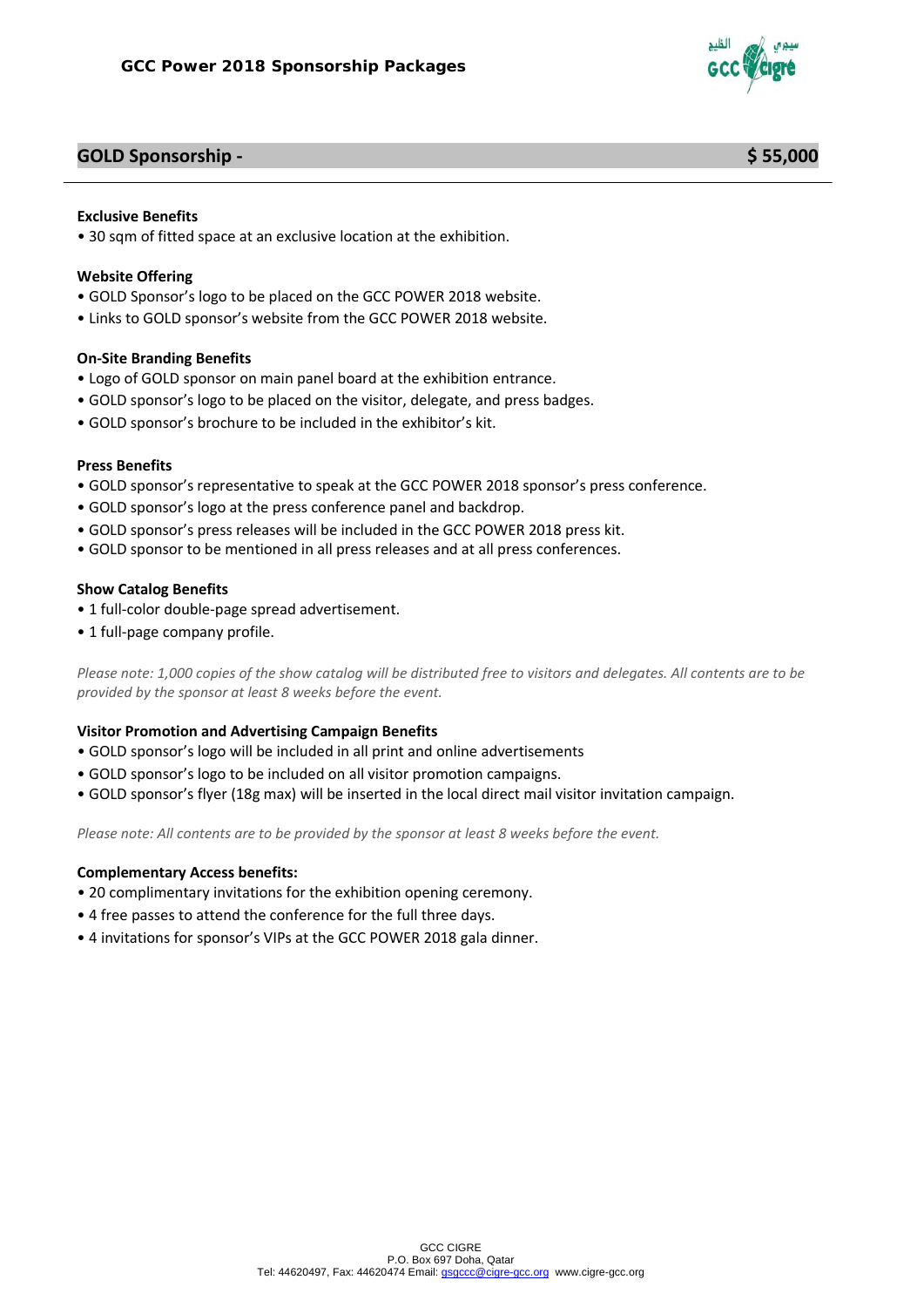

# **SILVER Sponsorship - \$ 46,000**

## **Exclusive Benefits**

• 24 sqm of fitted space at an exclusive location at the exhibition.

## **Website Offering**

- SILVER Sponsor's logo to be placed on the GCC POWER 2018 website.
- Links to SILVER sponsor's website from the GCC POWER 2018 website.

#### **On-Site Branding Benefits**

- Logo of SILVER sponsor on main panel board at the exhibition entrance.
- SILVER sponsor's logo to be placed on the visitor, delegate, and press badges.

#### **Press Benefits**

- SILVER sponsor's representative to speak at the GCC POWER 2018 sponsor's press conference.
- SILVER sponsor's logo at the press conference panel and backdrop.
- SILVER sponsor's press releases will be included in the GCC POWER 2018 press kit.
- SILVER sponsor to be mentioned in all press releases and at all press conferences.

## **Show Catalog Benefits**

- 1 full-color double-page spread advertisement.
- 1 full-page company profile.

*Please note: 1,000 copies of the show catalog will be distributed free to visitors and delegates. All contents are to be provided by the sponsor at least 8 weeks before the event.*

## **Visitor Promotion and Advertising Campaign Benefits**

- SILVER sponsor's logo will be included in all print and online advertisements
- SILVER sponsor's logo to be included on all visitor promotion campaigns.
- SILVER sponsor's flyer (18g max) will be inserted in the local direct mail visitor invitation campaign.

*Please note: All contents are to be provided by the sponsor at least 8 weeks before the event.*

- 10 complimentary invitations for the exhibition opening ceremony.
- 3 free passes to attend the conference for the full three days.
- 3 invitations for sponsor's VIPs at the GCC POWER 2018 gala dinner.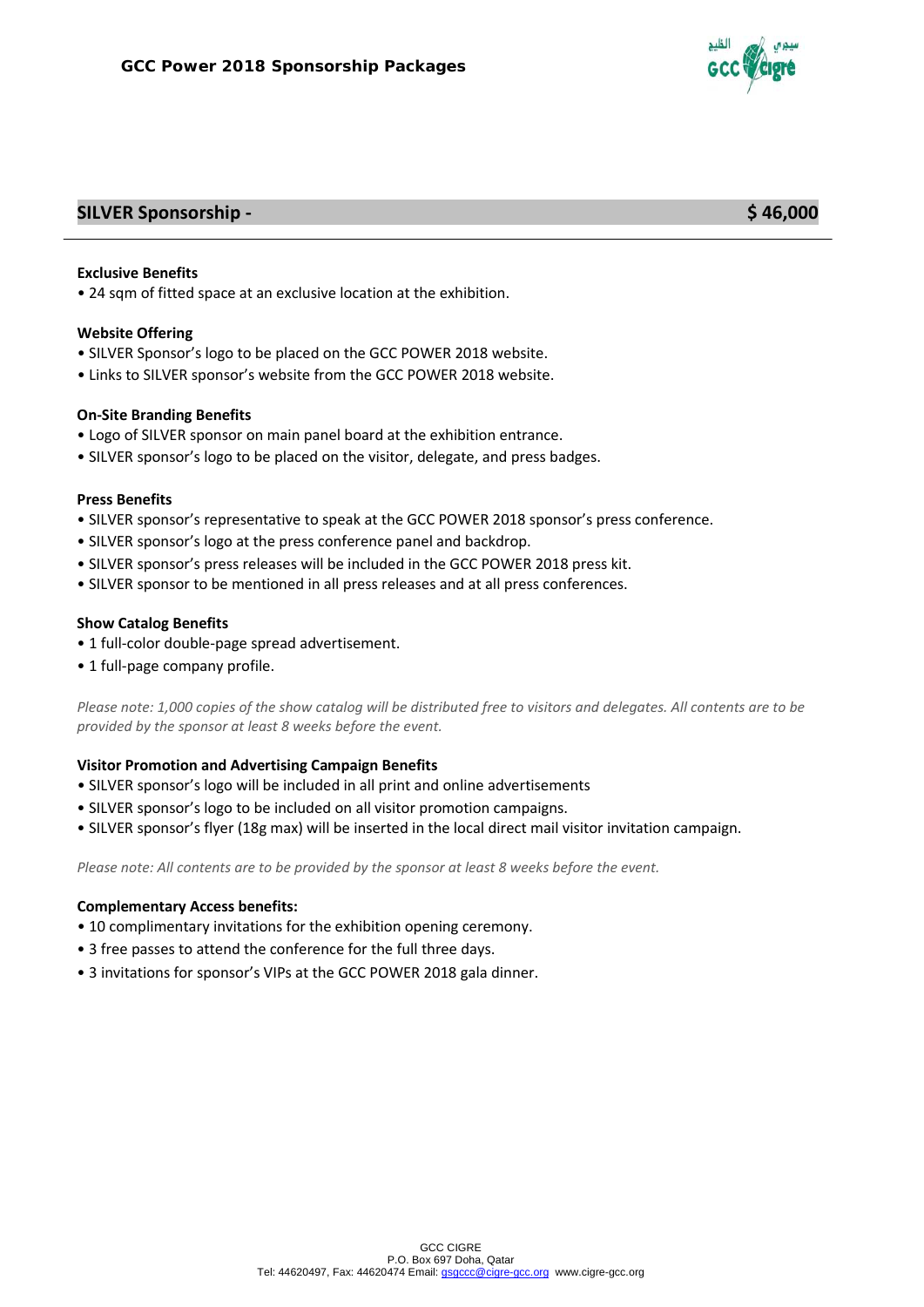

# **BRONZE Sponsorship - \$ 36,000**

#### **Exclusive Benefits**

• 18 sqm of fitted space at an exclusive location at the exhibition.

#### **Website Offering**

- BRONZE Sponsor's logo to be placed on the GCC POWER 2018 website.
- Links to BRONZE sponsor's website from the GCC POWER 2018 website.

## **On-Site Branding Benefits**

- Logo of BRONZE sponsor on main panel board at the exhibition entrance.
- BRONZE sponsor's logo to be placed on the visitor, delegate, and press badges.

#### **Press Benefits**

- BRONZE sponsor's representative to speak at the GCC POWER 2018 sponsor's press conference.
- BRONZE sponsor's logo at the press conference panel and backdrop.
- BRONZE sponsor's press releases will be included in the GCC POWER 2018 press kit.
- BRONZE sponsor to be mentioned in all press releases and at all press conferences.

## **Visitor Promotion and Advertising Campaign Benefits**

- BRONZE sponsor's logo will be included in all print and online advertisements
- BRONZE sponsor's logo to be included on all visitor promotion campaigns.
- BRONZE sponsor's flyer (18g max) will be inserted in the local direct mail visitor invitation campaign.

*Please note: All contents are to be provided by the sponsor at least 8 weeks before the event.*

- 5 complimentary invitations for the exhibition opening ceremony.
- 2 free passes to attend the conference for the full three days.
- 2 invitations for sponsor's VIPs at the GCC POWER 2018 gala dinner.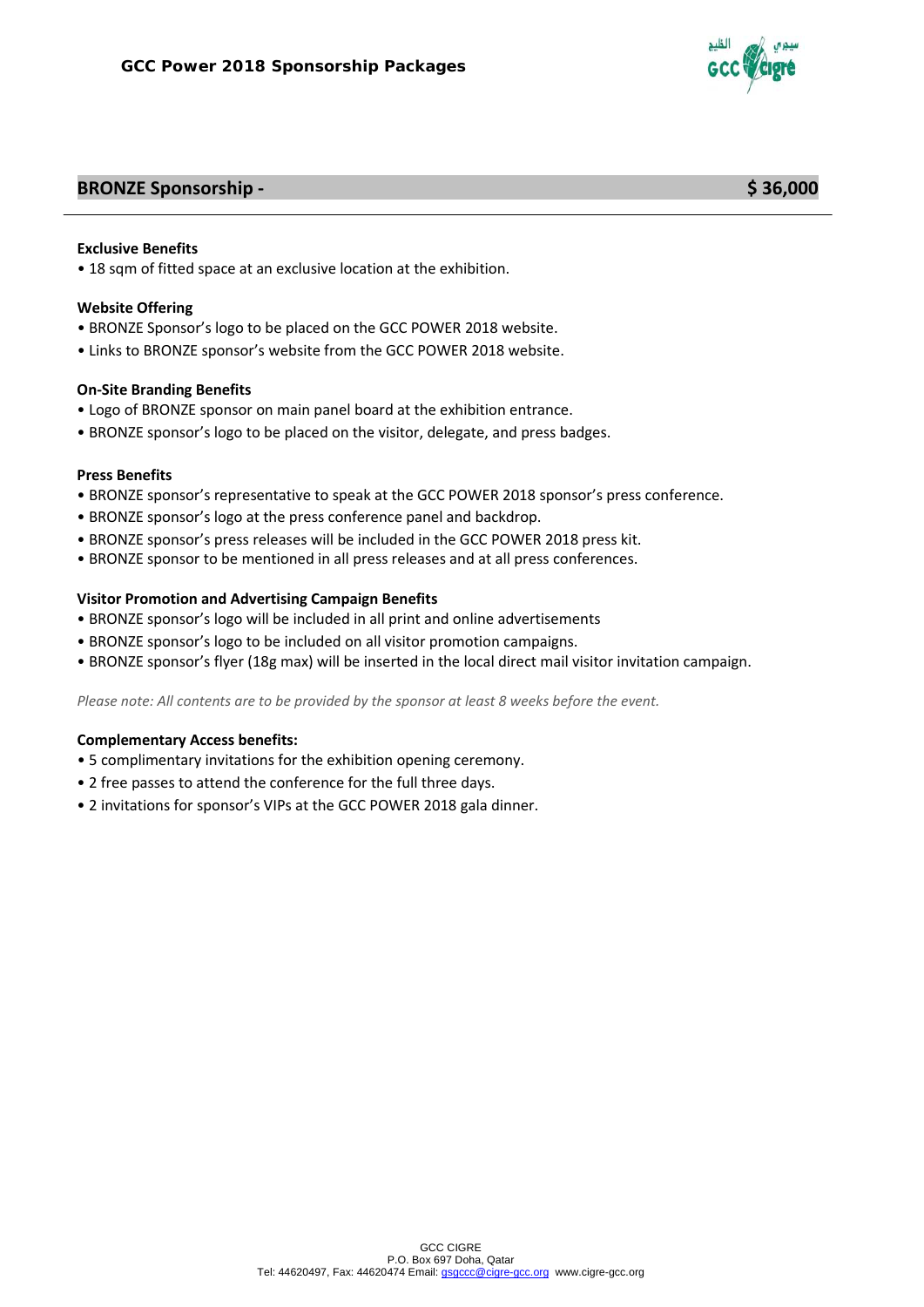# **GALA DINNER Sponsorship - \$ 55,000**

## **Exclusive Benefits**

• The GALA DINNER Sponsorship will be given exclusively to one company.

## **Website Offering**

- GALA DINNER sponsor's logo to be placed on the GCC POWER 2018 website.
- Links GALA DINNER sponsor's website from the GCC POWER 2018 website.

## **On-Site Branding Benefits**

- Logo of GALA DINNER sponsor on main panel board at the exhibition entrance.
- GALA DINNER sponsor's logo to be placed on the visitor, delegate, and press badges.

## **Press Benefits**

- GALA DINNER sponsor's logo at the press conference panel and backdrop.
- GALA DINNER sponsor's press releases will be included in the GCC POWER 2018 press kit.
- GALA DINNER L sponsor to be mentioned in all press releases and at all press conferences.

## **Visitor Promotion and Advertising Campaign Benefits**

- GALA DINNER sponsor's logo will be included in all print and online advertisements
- GALA DINNER sponsor's logo to be included on all visitor promotion campaigns.
- GALA DINNER sponsor's flyer (18g max) will be inserted in the local direct mail visitor invitation campaign.

*Please note: All contents are to be provided by the sponsor at least 8 weeks before the event.*

- 10 complimentary invitations for the exhibition opening ceremony.
- 2 free passes to attend the conference for the full three days.
- 10 invitations for sponsor's VIPs at the GCC POWER 2018 gala dinner.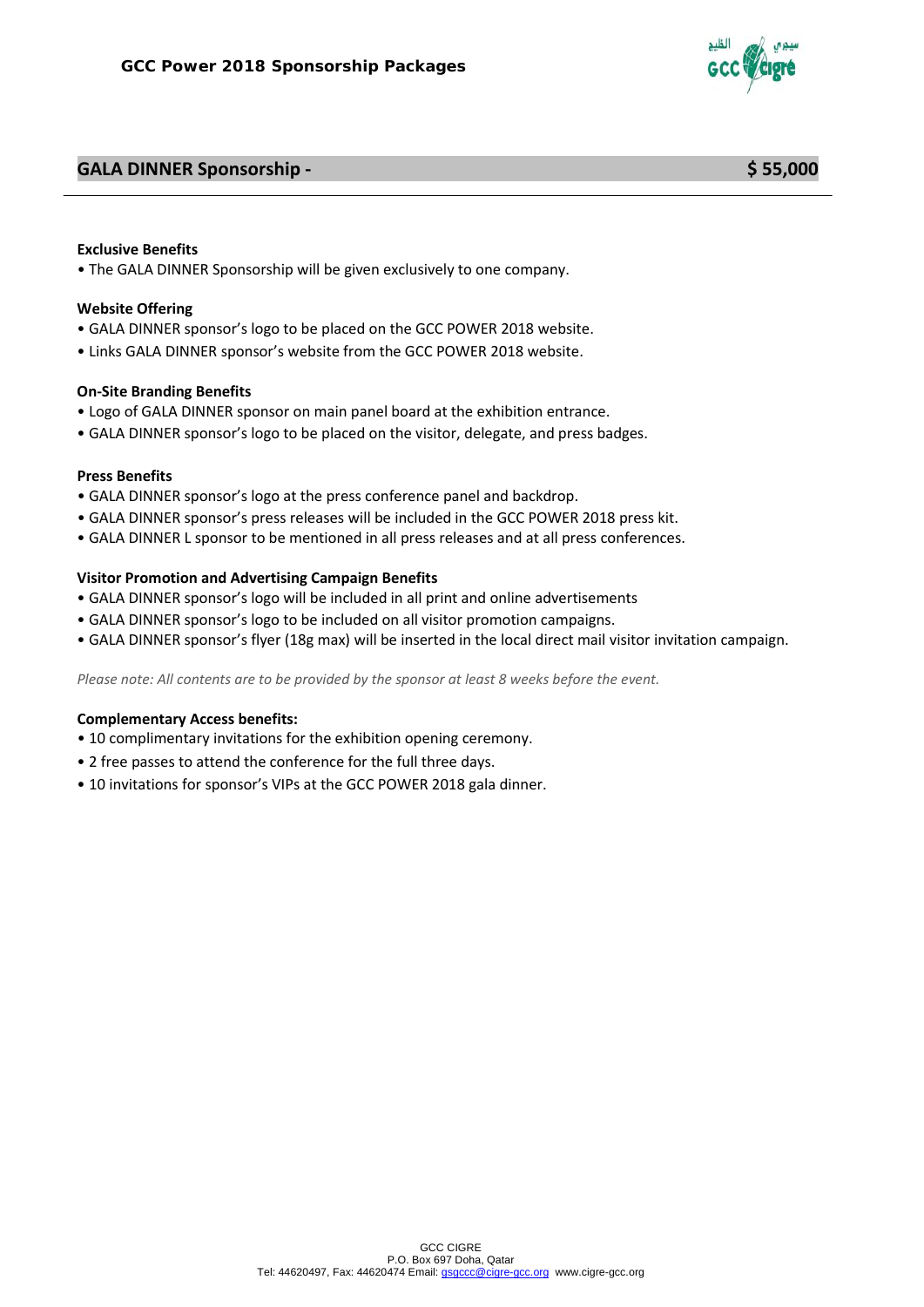# **EXCLUSIVE Bag Sponsorship - \$ 20,000**

#### **Exclusive Benefits**

• Sponsor's logo to appear on the speaker, delegate and exhibitor bags.

#### **Website Offering**

- Sponsor's logo to be placed on the GCC POWER 2018 website.
- Links to Sponsor's website from the GCC POWER 2018 website.

#### **On-Site Branding Benefits**

• Logo of Sponsor on main panel board at the exhibition entrance.

# **Visitor Promotion and Advertising Campaign Benefits**

- Sponsor's logo will be included in all print and online advertisements
- Sponsor's logo to be included on all visitor promotion campaigns.

*Please note: All contents are to be provided by the sponsor at least 8 weeks before the event.*

## **EXCLUSIVE Badge Holders Sponsorship - \$ 20,000**

#### **Exclusive Benefits**

• Sponsor's logo (1-colour) to appear on the visitor, delegate and exhibitor badge holders/lanyards.

#### **Website Offering**

- Sponsor's logo to be placed on the GCC POWER 2018 website.
- Links to Sponsor's website from the GCC POWER 2018 website.

#### **On-Site Branding Benefits**

• Logo of Sponsor on main panel board at the exhibition entrance.

#### **Visitor Promotion and Advertising Campaign Benefits**

- Sponsor's logo will be included in all print and online advertisements
- Sponsor's logo to be included on all visitor promotion campaigns.

*Please note: All contents are to be provided by the sponsor at least 8 weeks before the event.*

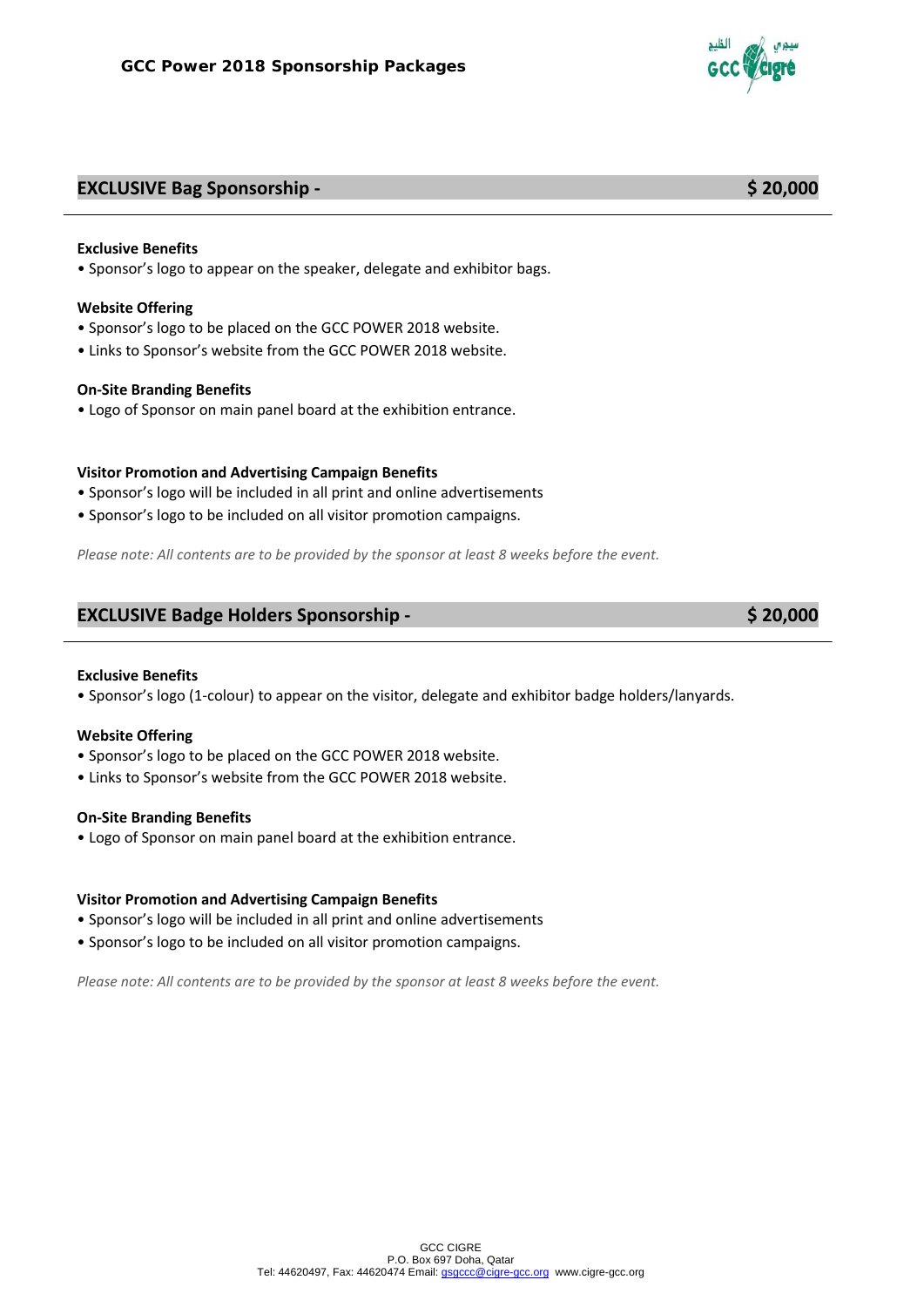

# **EXCLUSIVE Onsite Registration Sponsorship - \$ 10,000**

#### **Exclusive Benefits**

• Registration area to be branded with Sponsor's logo and booth number, including registration kick panel and signage, as deemed appropriate by show management.

#### **Website Offering**

- Sponsor's logo to be placed on the GCC POWER 2018 website.
- Links to Sponsor's website from the GCC POWER 2018 website.

#### **On-Site Branding Benefits**

• Logo of Sponsor on main panel board at the exhibition entrance.

#### **Visitor Promotion and Advertising Campaign Benefits**

- Sponsor's logo will be included in all print and online advertisements
- Sponsor's logo to be included on all visitor promotion campaigns.

*Please note: All contents are to be provided by the sponsor at least 8 weeks before the event.*